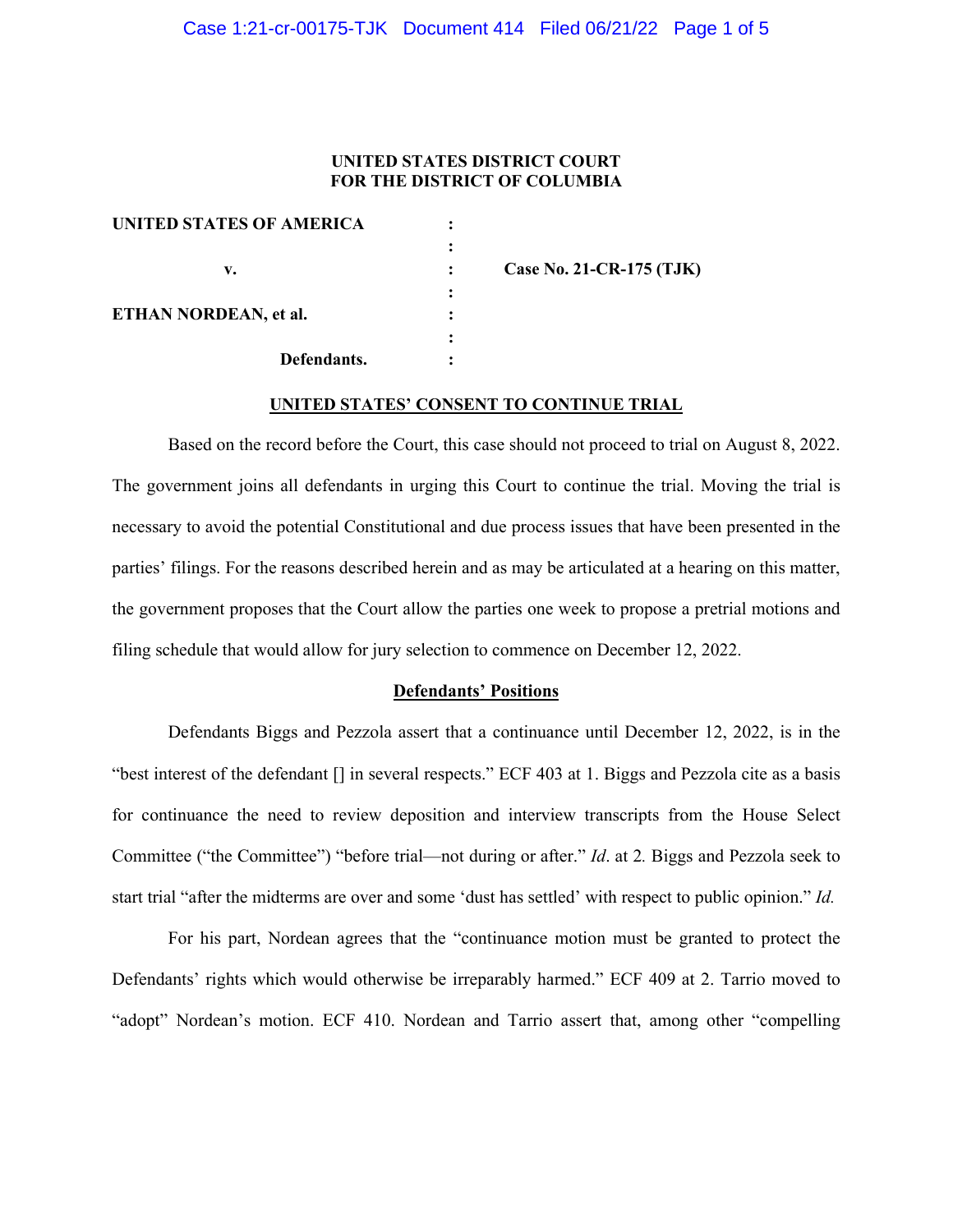# Case 1:21-cr-00175-TJK Document 414 Filed 06/21/22 Page 2 of 5

reasons," a trial continuance would allow "unprecedented levels of negative publicity<sup>[1](#page-1-0)</sup>  $\lceil \rceil$  to abate, enabl[e] the Defendants to receive effective assistance of counsel, and permit[] the Defendants to receive the committee's interview transcripts." ECF 409 at 3. Nordean concludes that the trial "must be delayed," but he objects to an "indefinite continuance."<sup>[2](#page-1-1)</sup>

Likewise, Rehl, who also joined Nordean's Response (ECF 411 and  $412)^3$  $412)^3$ , argues that a "continuance of the trial date in light of the unduly prejudicial pretrial publicity is warranted under binding case law." ECF 411 at 1. Rehl asserts that the "inflammatory and unfairly prejudicial publicity that is attending this case so close to trial is reaching a pervasive 'carnival atmosphere' that persuaded the Supreme Court to overturn [a] murder conviction." *Id.* at 6 (citing *Sheppard v. Maxwell*, 384 U.S. 333 (1966)). Counsel for Rehl has also repeatedly referenced the size and scope of the government's

<span id="page-1-0"></span> $<sup>1</sup>$  To the extent that Defendants again suggest that the government has coordinated the timing of</sup> its prosecution with the Committee and its hearing schedule, the government again rejects the suggestion and firmly denies that its charging decisions have been influenced by or coordinated with the Committee.

<span id="page-1-1"></span><sup>&</sup>lt;sup>2</sup> Defendant Nordean also introduces various arguments concerning pretrial detention and severance. The government's position on Nordean's arguments is unchanged—Defendant Nordean should remain detained pending trial and this group of defendants should proceed to trial together. *See* ECF 17, 134 and 314. The Court should not engage in a barter and trade system with Nordean on these points when considering the motion to continue this trial. To the extent Nordean wishes to file a motion to reconsider detention and/or a motion to sever, the government will file a response to any such motion. Nordean raises these arguments for the first time in a response to a motion to continue filed by co-defendants. Should Nordean wish to address his incarceration status or severance affirmatively, he should file a motion seeking those reliefs, and the government will respond accordingly.

<span id="page-1-2"></span><sup>&</sup>lt;sup>3</sup> Defendant Rehl requests until June 24, 2022, to determine whether he will "join Biggs' motion" to continue." ECF 411 at 1. In light of the assertions that Defendant Rehl has made in his filings, including that counsel finds it "difficult to see" how the current posture will not "result in violating his constitutional rights" (*id.* at 7), the government submits that this Court can rule on this motion without further delay. Any additional relief, such as reconsideration of Rehl's pre-trial detention, can be addressed through motion practice and should not be bound to the decision to continue the trial.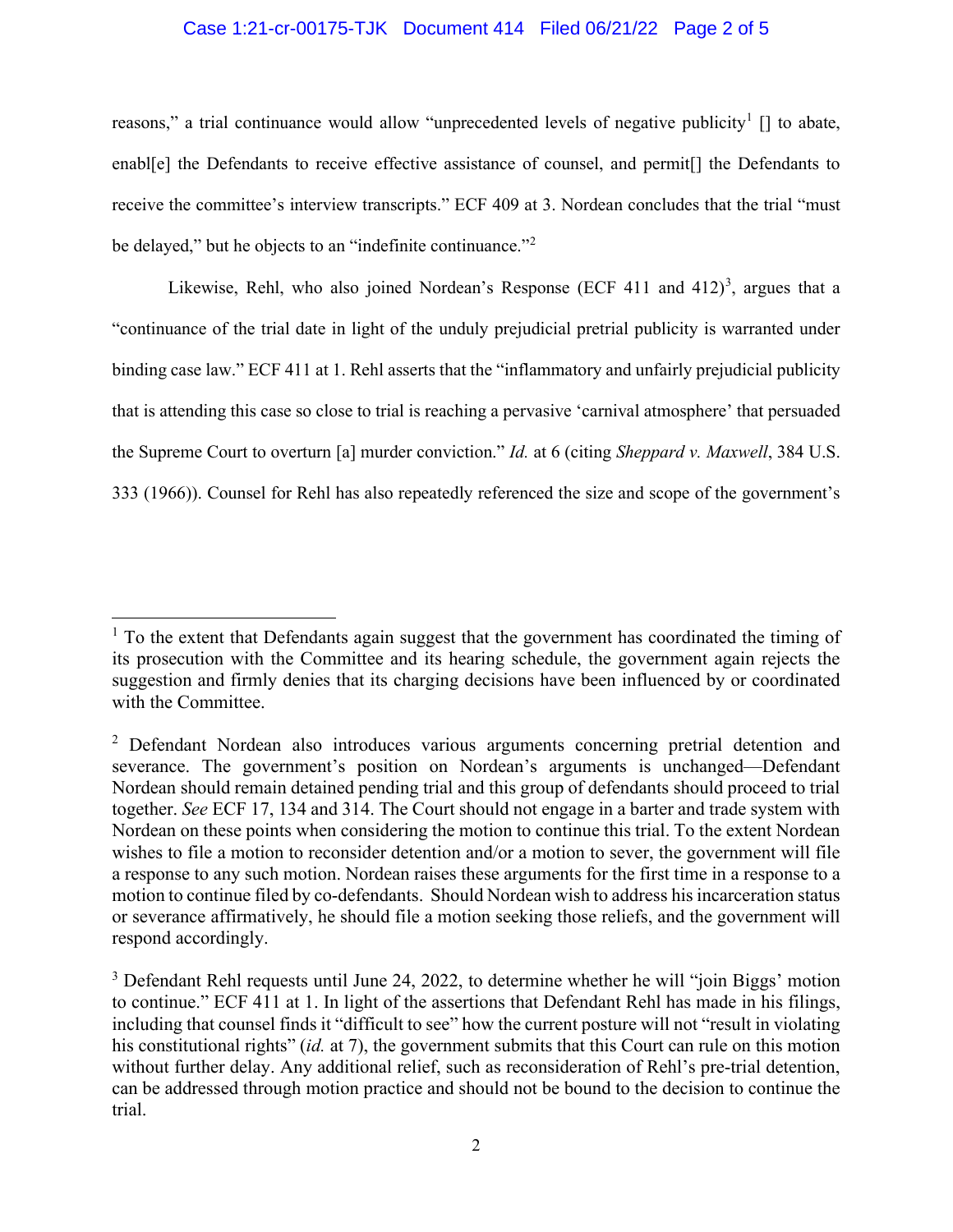### Case 1:21-cr-00175-TJK Document 414 Filed 06/21/22 Page 3 of 5

discovery when describing the challenges that defense counsel have had in preparing for trial. *See e.g.* June 16, 2022 Hearing, 21-CR-175 (TJK).

#### **Argument**

As previously disclosed to the Court and counsel, on April 20, 2022, and again on June 15, 2022, the government requested by letter that the Committee provide the Department of Justice with copies of the transcripts of its witness interviews, which public reporting estimates to number at least 1,000. Tarrio, Nordean, Biggs, and Pezzola have highlighted the need to review the Committee's deposition and interview transcripts before trial—not during or after. *See* ECF 403 at 1; ECF 409 at 3. The government agrees with this position. The release of these transcripts after jeopardy has attached in this case would be detrimental to all parties and to the public interest. Given the prominence of the Proud Boys in the Committee's publicly televised hearings and the appearance of several Proud Boys members in publicly aired videotape depositions (*e.g.*, Tarrio), it is reasonably foreseeable that information relevant to the defendants' guilt (or innocence) could soon be released to the parties and the public. The parties' inability to prepare their respective cases to account for such additional information is potentially prejudicial—to all parties. The parties' inability to incorporate this information into their respective cases provides a strong basis to continue the trial until both sides are given a reasonable opportunity to review the information.

Moreover, as identifiable leaders of the Proud Boys organization, the defendants in this case have been uniquely featured in the hearings of the Committee. The defendants in this case were prominently introduced and described—by name—in the Committee's first primetime hearing, which took place on June 9, 2022. Representatives of the Committee have indicated that the relationship between the Trump Administration and the Proud Boys and other groups will be the subject of a future hearing. ECF 411 at 5. Were the trial in this case not continued, the parties in this case could find themselves in the unprecedented position of litigating a criminal trial simultaneous to the release of a Congressional report that is likely to include robust descriptions of the criminal conduct of the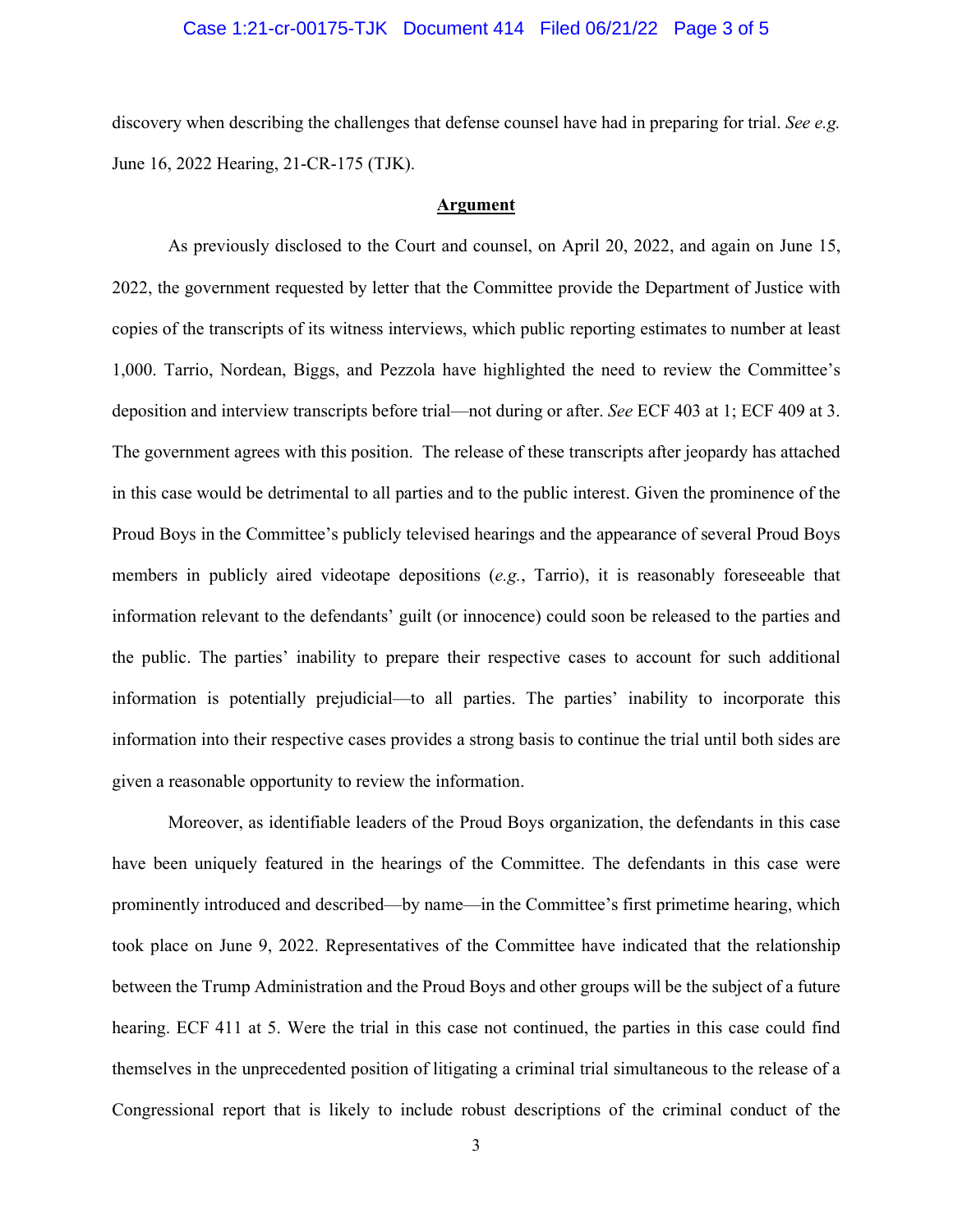### Case 1:21-cr-00175-TJK Document 414 Filed 06/21/22 Page 4 of 5

defendants. Thus, this situation poses an even more acute problem than that considered by the First Circuit in *Delaney v. U.S.* 199 F.2d 107 (1st Cir. 1952) (Delaney went to trial within three months of congressional committee hearings that featured his misconduct.).

Finally, the defendants have repeatedly raised the need for rigorous *voir dire* to identify and assess any bias held by the potential jurors. The timing of the release of such information would make it difficult, if not impossible, to conduct meaningful *voir dire* given that investigative materials and the Committee's conclusions remain unknown to both the parties and this Court. The timing and prominence of the Committee's hearings and conclusions, and its focus on the conduct of the Proud Boys, including specific descriptions of the defendants in this case, heighten the need for a rigorous *voir dire* process. A continuance of the trial would provide adequate time for a jury questionnaire to be thoughtfully prepared and administered.

## **Conclusion**

WHEREFORE, the government moves this Court to continue the trial until December 12, 2022, when the Court may commence with *voir dire* and selection of a jury. The government proposes that jury selection can be completed prior to the week of December 26, 2022, which would allow opening statements to begin during the week of January 2, 2023. The government further moves this Court to order the parties to meet and confer and propose to the Court no later than June 29, 2022, a pretrial motions and filing schedule that would address the issues that have been raised by the parties in recent filings.

Respectfully submitted,

MATTHEW M. GRAVES United States Attorney DC Bar No. 481052

By: /s/ Jason McCullough

JASON B.A. MCCULLOUGH